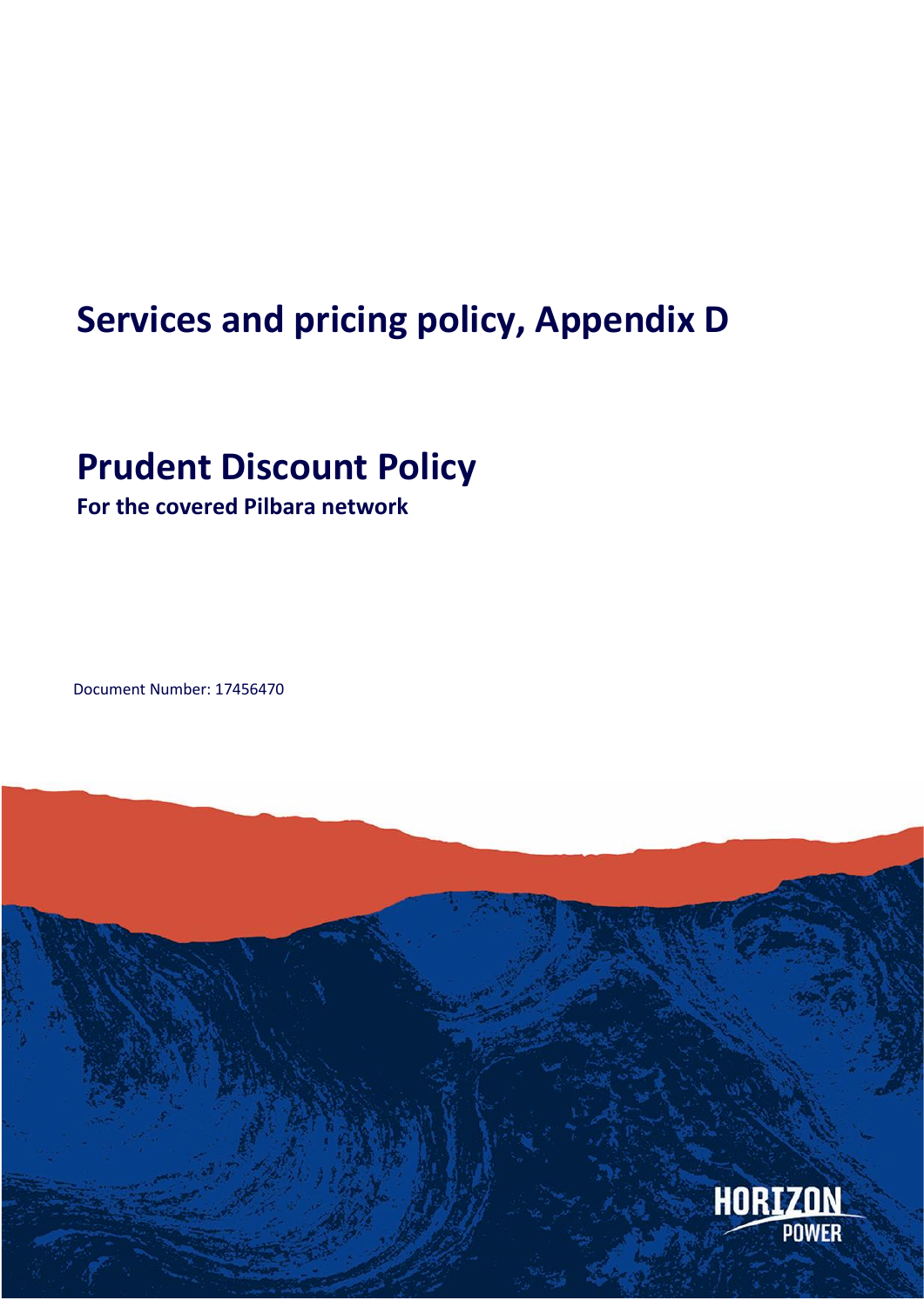

| Date Created/Last Updated | 1 October 2021      |
|---------------------------|---------------------|
| <b>Review Frequency</b>   | Each pricing period |
| Next Review Date          | 1 July 2024         |

This policy remains in effect, until replaced or updated, notwithstanding expiration of the review date.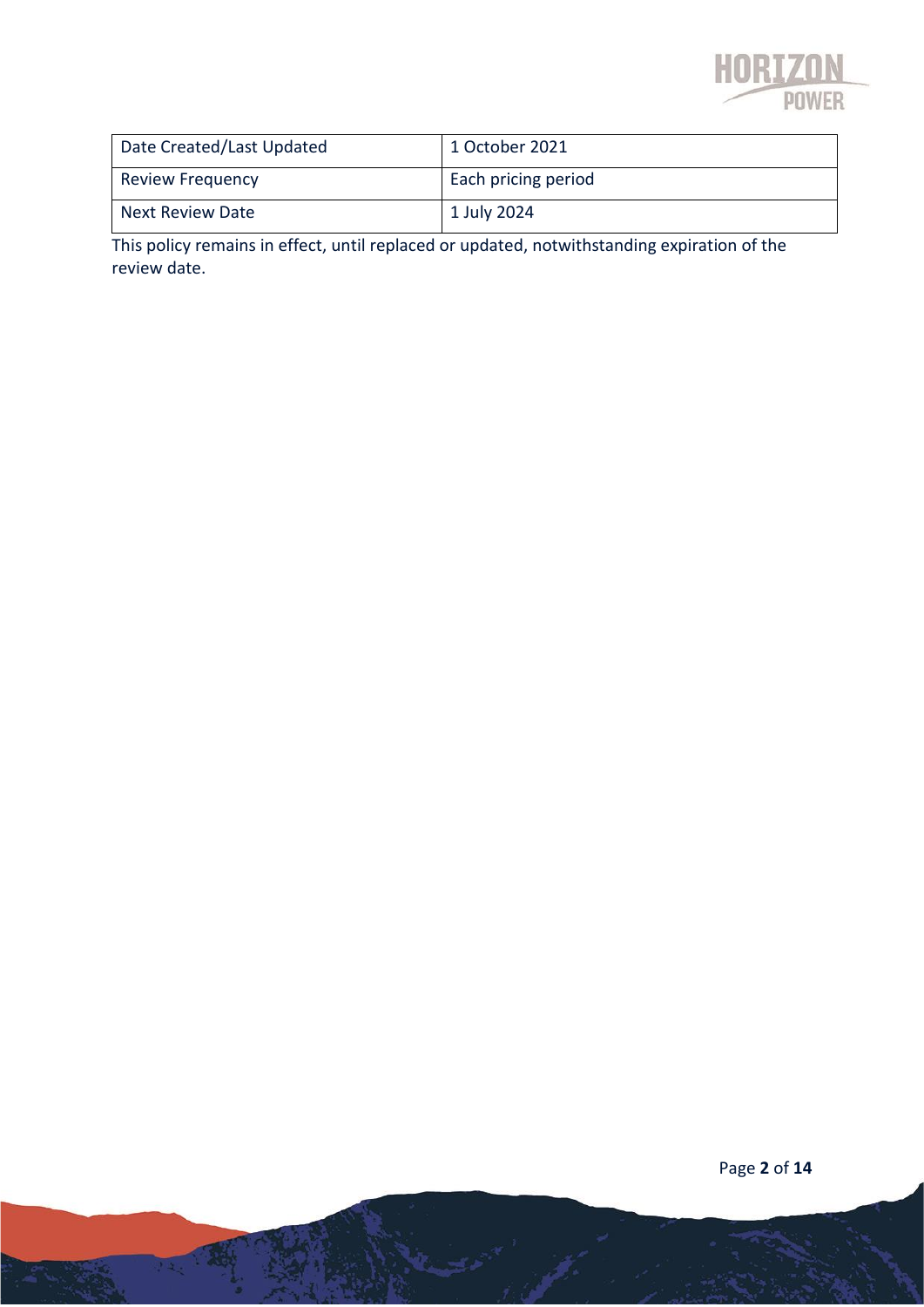

#### **TABLE OF CONTENTS**

| 1 <sup>1</sup>                 |     |                                                                                      |  |
|--------------------------------|-----|--------------------------------------------------------------------------------------|--|
| 2.                             |     |                                                                                      |  |
| 3.                             |     |                                                                                      |  |
| 4.                             |     |                                                                                      |  |
| 5.                             |     |                                                                                      |  |
| 6.                             |     |                                                                                      |  |
|                                | 6.1 | Seeking submissions for initiatives to defer proposed new facilities investment10    |  |
|                                | 6.2 | Assessing submissions for initiatives to defer proposed new facilities investment.11 |  |
|                                | 6.3 | Discounting the user's reference tariff for initiatives to defer proposed new        |  |
| $7_{\scriptscriptstyle{\sim}}$ |     | DISCOUNTING REFERENCE TARIFFS FOR DISTRIBUTED GENERATING WORKS11                     |  |
| 8.                             |     | ACCOUNTING FOR PRUDENT DISCOUNTS WHEN CALCULATING REFERENCE TARIFFS13                |  |
| 9.                             |     |                                                                                      |  |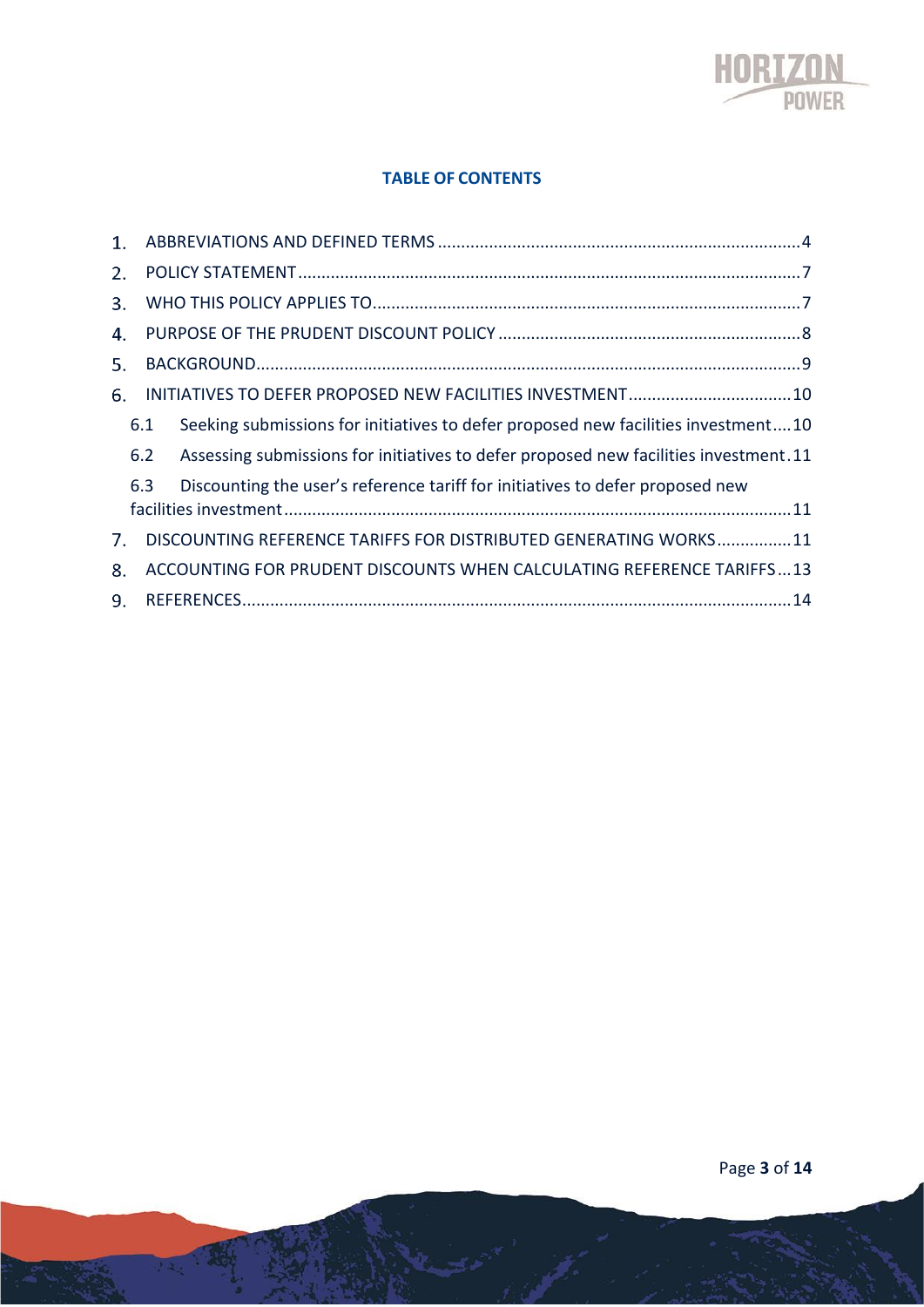

## 1. ABBREVIATIONS AND DEFINED TERMS

The following abbreviations are used in this document and have the meaning provided in the table below.

| Abbreviation | <b>Meaning</b>                   |
|--------------|----------------------------------|
| kV           | kilo Volts, which is 1,000 Volts |
| kW           | kilo Watts, which is 1,000 Watts |
| <b>NSP</b>   | Network Service Provider         |

#### *Table 1: Document Abbreviations*

The following defined terms are used in this document and have the meaning provided in the table below.

*Table 2: Document Defined Terms*

| <b>Defined term</b>        | <b>Meaning</b>                                                                                                                                                                                                                                                                                                                                                                                                                  |  |
|----------------------------|---------------------------------------------------------------------------------------------------------------------------------------------------------------------------------------------------------------------------------------------------------------------------------------------------------------------------------------------------------------------------------------------------------------------------------|--|
| Act                        | the Electricity Industry Act 2004 (WA).                                                                                                                                                                                                                                                                                                                                                                                         |  |
| bidirectional point        | has the same meaning given to it in the Code.                                                                                                                                                                                                                                                                                                                                                                                   |  |
|                            | {As at 25 June 2021, the Code defines bidirectional point as a point on a light<br>regulation network which is, or is to be, identified as such (explicitly or by<br>inference) in a contract for services at which, subject to the contract for<br>services, electricity is expected to be, on a regular basis, both transferred into<br>the light regulation network and transferred out of the light regulation<br>network.} |  |
| bidirectional service      | a covered service provided at a connection point on a light regulation network<br>that is a bidirectional point.                                                                                                                                                                                                                                                                                                                |  |
| capital-related costs      | has the same meaning given to it in the Code.                                                                                                                                                                                                                                                                                                                                                                                   |  |
|                            | {As at 25 June 2021, the Code defines capital-related costs in relation to<br>covered services provided by an NSP by means of a light regulation network for<br>a period of time, as-                                                                                                                                                                                                                                           |  |
|                            | (a) a return on the capital base of the <i>light regulation network</i> ; and                                                                                                                                                                                                                                                                                                                                                   |  |
|                            | depreciation of the capital base of the light regulation network.}                                                                                                                                                                                                                                                                                                                                                              |  |
| <b>Code</b>                | Pilbara Networks Access Code 2021 (WA).                                                                                                                                                                                                                                                                                                                                                                                         |  |
| contract for services      | has the same meaning given to it in the Code.                                                                                                                                                                                                                                                                                                                                                                                   |  |
|                            | {As at 25 June 2021, the Code defines contract for services as an agreement<br>between an NSP and another person for the person to have access to services,<br>and includes an access contract.}                                                                                                                                                                                                                                |  |
| covered Pilbara<br>network | has the same meaning given to it in section 3 of the Act and for the purposes of<br>this policy includes both a network and a right of the NSP to use a network (to<br>the extent of that right of use).                                                                                                                                                                                                                        |  |
|                            | {As at 07 April 2020, the Act defines covered Pilbara network as a covered<br>network that is located wholly or partly in the Pilbara region.}                                                                                                                                                                                                                                                                                  |  |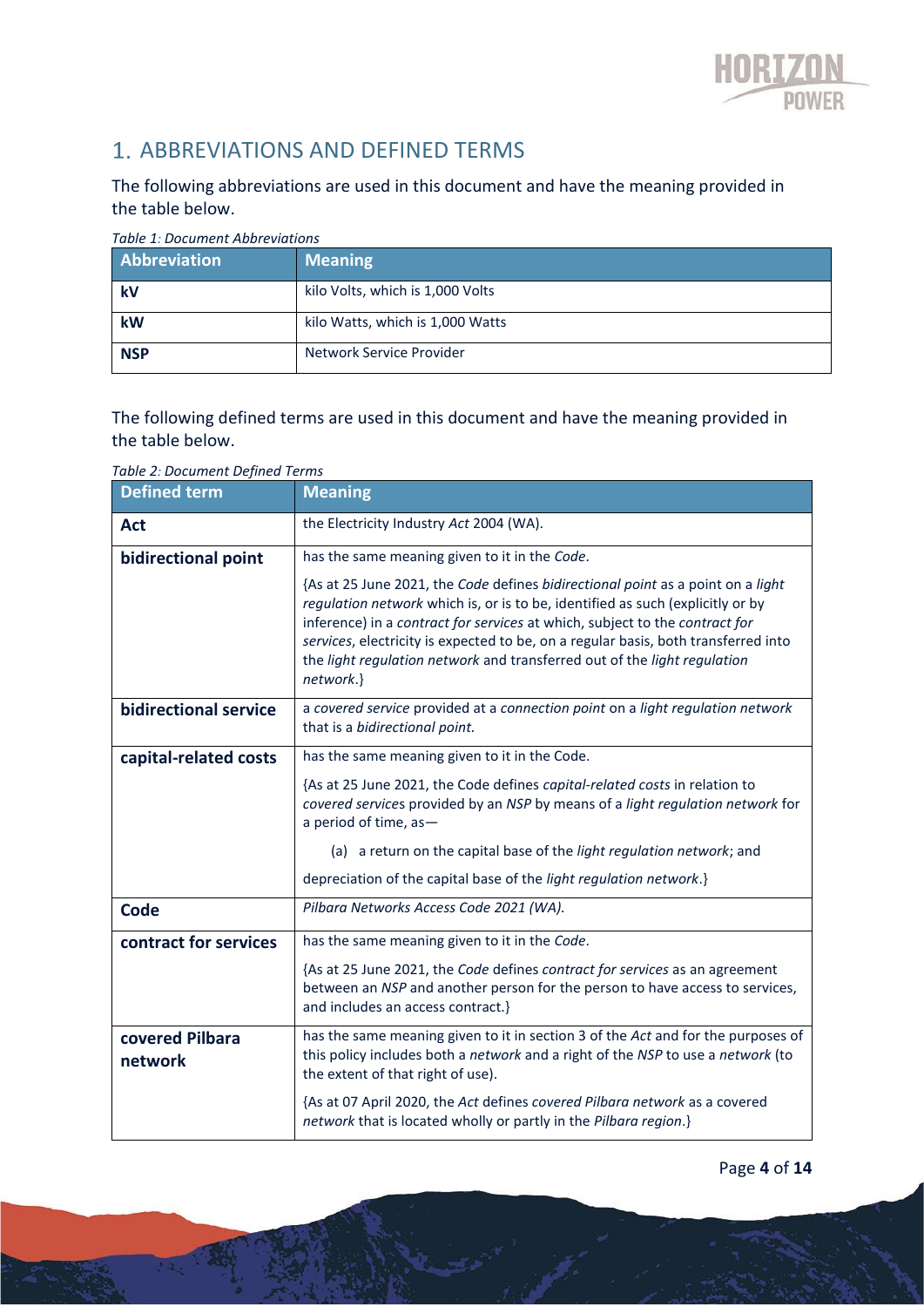

| <b>Defined term</b>        | <b>Meaning</b>                                                                                                                                                                                                                                                                                                                                                                                 |
|----------------------------|------------------------------------------------------------------------------------------------------------------------------------------------------------------------------------------------------------------------------------------------------------------------------------------------------------------------------------------------------------------------------------------------|
| covered service            | has the same meaning given to it in the Code.                                                                                                                                                                                                                                                                                                                                                  |
|                            | {As at 25 June 2021, the Code defines covered service as a service provided by<br>means of a light regulation network, but does not include an excluded service.}                                                                                                                                                                                                                              |
| distributed                | has the same meaning given to it in the Code.                                                                                                                                                                                                                                                                                                                                                  |
| generating works           | {As at 25 June 2021, the Code defines distributed generating works as<br>generating works with an entry point to a light regulation network at a nominal<br>voltage of less than 66 kV and no entry point to a light regulation network at a<br>nominal voltage of 66 kV or higher.}                                                                                                           |
| distribution system        | has the meaning given to it in the Code.                                                                                                                                                                                                                                                                                                                                                       |
|                            | {As at 25 June 2021, the Code defines distribution system as any apparatus,<br>equipment, plant or buildings used, or to be used, for, or in connection with<br>the transportation of electricity at nominal voltages of less than 66 kV.}                                                                                                                                                     |
| entry point                | has the same meaning given to it in the Code.                                                                                                                                                                                                                                                                                                                                                  |
|                            | {As at 25 June 2021, the Code defines entry point as a point on a light<br>regulation network which is, or is to be, identified as such (explicitly or by<br>inference) in a contract for services at which, subject to the contract for<br>services, electricity is more likely to be transferred into the light regulation<br>network than transferred out of the light regulation network.} |
| entry service              | a covered service provided at a connection point on a light regulation network<br>that is an entry point.                                                                                                                                                                                                                                                                                      |
| equivalent tariff          | has the same meaning given to it in section 67 of the Code.                                                                                                                                                                                                                                                                                                                                    |
|                            | {As at 25 June 2021, section 67 of the Code defines equivalent tariff as-                                                                                                                                                                                                                                                                                                                      |
|                            | (a) for a reference service - the reference tariff; and                                                                                                                                                                                                                                                                                                                                        |
|                            | (b) for a non-reference service - the tariff that is reasonably likely would<br>have been set as the reference tariff had the non-reference service<br>been a reference service.}                                                                                                                                                                                                              |
| exit service               | a covered service provided at a connection point on a light regulation network<br>that is an exit point.                                                                                                                                                                                                                                                                                       |
| interconnection<br>service | a covered service provided at a connection point on a light regulation network<br>that is an interconnection point.                                                                                                                                                                                                                                                                            |
|                            | {As at 25 June 2021, the Code defines interconnection point as a point on a<br>network at which an interconnector connects to the network.}                                                                                                                                                                                                                                                    |
| light regulation           | has the same meaning given to it in the Code.                                                                                                                                                                                                                                                                                                                                                  |
| network                    | {As at 25 June 2021, the Code defines light regulation network as a covered<br>Pilbara network which is regulated by Part 8A of the Act.}                                                                                                                                                                                                                                                      |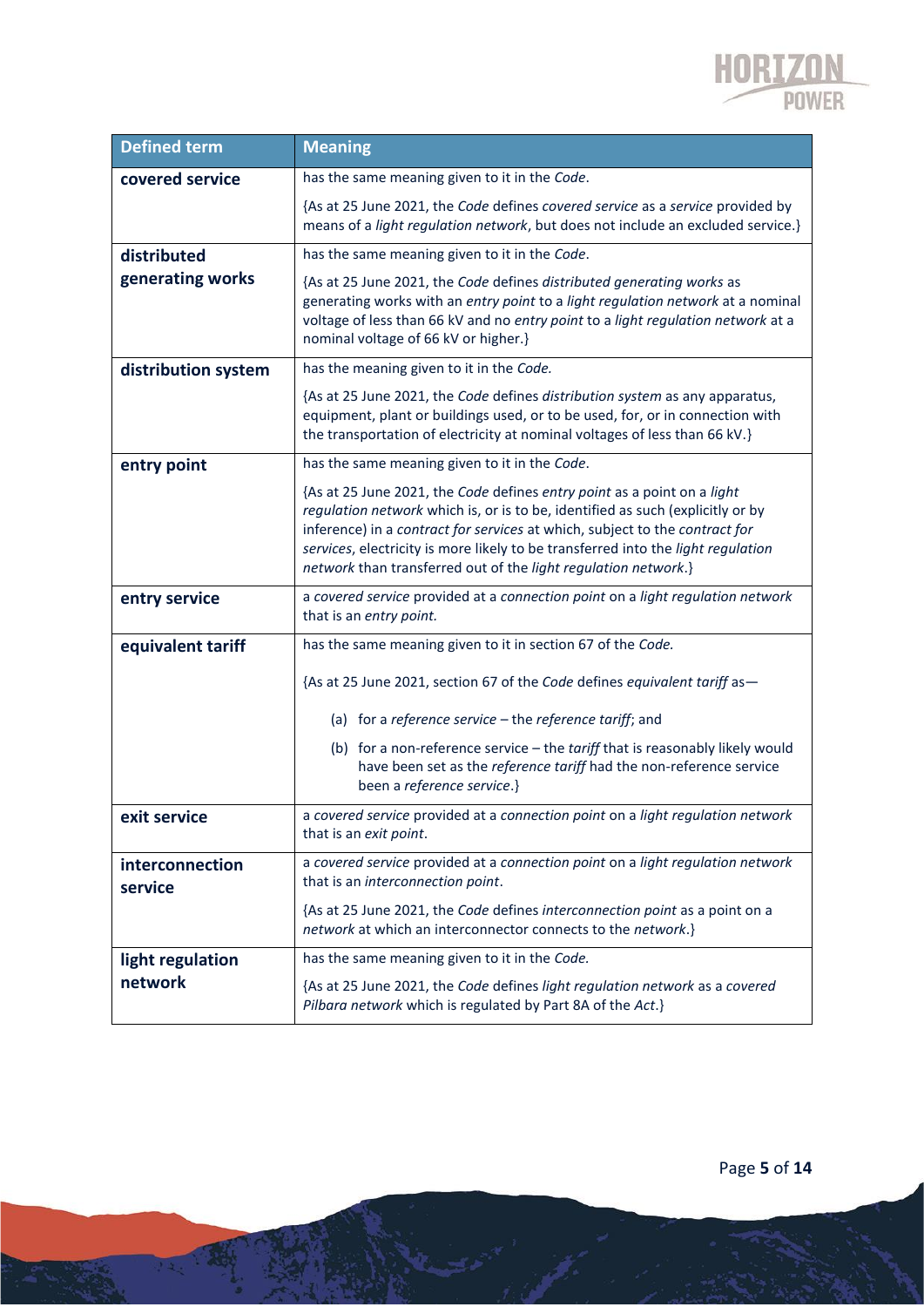

| <b>Defined term</b>   | <b>Meaning</b>                                                                                                                                                                                                                                                                                                                                                                                                                                                            |  |
|-----------------------|---------------------------------------------------------------------------------------------------------------------------------------------------------------------------------------------------------------------------------------------------------------------------------------------------------------------------------------------------------------------------------------------------------------------------------------------------------------------------|--|
| network               | has the same meaning given to 'network infrastructure facilities' in the Act.                                                                                                                                                                                                                                                                                                                                                                                             |  |
|                       | {As at 07 April 2020, the Act defines 'network infrastructure facilities' as-                                                                                                                                                                                                                                                                                                                                                                                             |  |
|                       | (a) electricity infrastructure used, or to be used, for the purpose of<br>transporting electricity from generators of electricity to other<br>electricity infrastructure or to end users of electricity; and<br>(b) includes stand-alone power systems, or storage works, used, or to be<br>used, as an adjunct to electricity infrastructure.}                                                                                                                           |  |
| network service       | has the same meaning given to 'Pilbara network service provider' in the Act.                                                                                                                                                                                                                                                                                                                                                                                              |  |
| provider (NSP)        | {As at 07 April 2020, the Act defines 'Pilbara network service provider' as a<br>person who-                                                                                                                                                                                                                                                                                                                                                                              |  |
|                       | (a) owns, controls or operates a Pilbara network or any part of a Pilbara                                                                                                                                                                                                                                                                                                                                                                                                 |  |
|                       | network; or<br>(b) proposes to own, control or operate a Pilbara network or any part of a<br>Pilbara network.}                                                                                                                                                                                                                                                                                                                                                            |  |
| new facilities        | has the same meaning given to it in the Code.                                                                                                                                                                                                                                                                                                                                                                                                                             |  |
| investment            | {As at 25 June 2021, the Code defines new facilities investment for a new<br>facility as the capital costs incurred in developing, constructing and acquiring<br>the new facility.}                                                                                                                                                                                                                                                                                       |  |
| non-capital costs     | has the same meaning given to it in the Code.                                                                                                                                                                                                                                                                                                                                                                                                                             |  |
|                       | {As at 25 June 2021, the Code defines non-capital costs in relation to covered<br>services provided by a NSP by means of a light regulation network for a period<br>of time, as all costs incurred in providing the covered services for the period of<br>time which are not new facilities investment or capital-related costs, including<br>those operating, maintenance and administrative costs which are not new<br>facilities investment or capital-related costs.} |  |
| non-reference tariff  | the tariff that applies to a covered service that is a non-reference service.                                                                                                                                                                                                                                                                                                                                                                                             |  |
| <b>Pilbara region</b> | has the same meaning given to it in the Act.                                                                                                                                                                                                                                                                                                                                                                                                                              |  |
|                       | {As at 07 April 2020, the Act defines Pilbara region as the Pilbara region<br>defined in the Regional Development Commissions Act 1993 Schedule 1.}                                                                                                                                                                                                                                                                                                                       |  |
| price list            | has the same meaning given to it in the Code.                                                                                                                                                                                                                                                                                                                                                                                                                             |  |
|                       | {As at 25 June 2021, the Code defines price list as the schedule of tariffs for a<br>light regulation network.}                                                                                                                                                                                                                                                                                                                                                           |  |
| pricing period        | has the same meaning given to it in the Code.                                                                                                                                                                                                                                                                                                                                                                                                                             |  |
|                       | {As at 25 June 2021, the Code defines pricing period as the defined future<br>period, which must not be more than 5 years, for which a services and pricing<br>policy is applicable.}                                                                                                                                                                                                                                                                                     |  |
| reference service     | has the same meaning given to it in the Code.                                                                                                                                                                                                                                                                                                                                                                                                                             |  |
|                       | {As at 25 June 2021, the Code defines reference service as a covered service<br>designated by a services and pricing policy to be a reference service, and which<br>is provided on the corresponding reference terms and conditions.}                                                                                                                                                                                                                                     |  |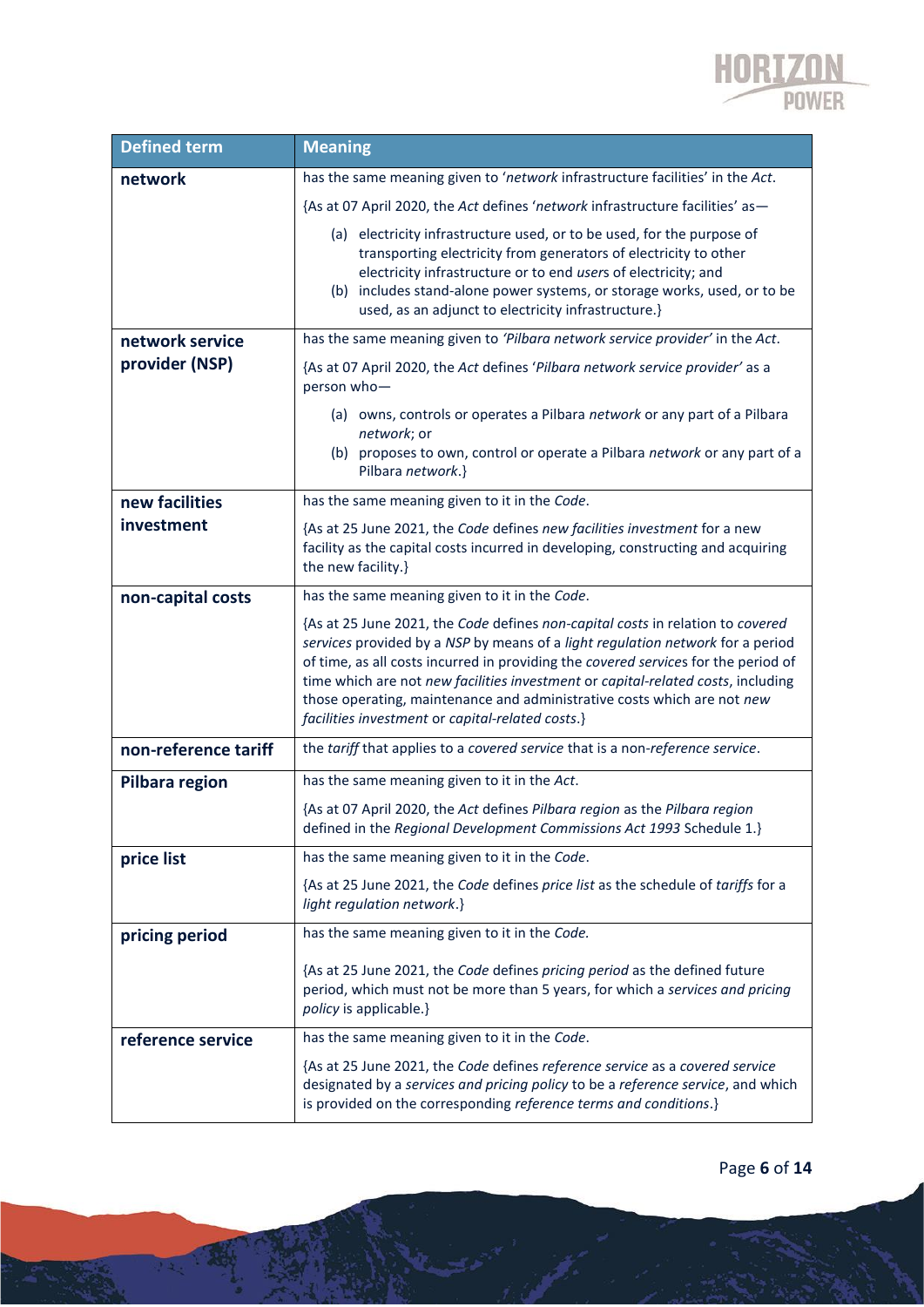

| <b>Defined term</b>  | <b>Meaning</b>                                                                                                                                                                                                                              |  |
|----------------------|---------------------------------------------------------------------------------------------------------------------------------------------------------------------------------------------------------------------------------------------|--|
| reference tariff     | has the same meaning given to it in the Code.                                                                                                                                                                                               |  |
|                      | {As at 25 June 2021, the Code defines reference tariff as the tariff specified in a<br>price list for a reference service.}                                                                                                                 |  |
| services and pricing | has the same meaning given to it in the Code.                                                                                                                                                                                               |  |
| policy               | {As at 25 June 2021, the Code defines services and pricing policy as the policy<br>of an NSP which contains the details referred to in section 40.}                                                                                         |  |
| target revenue       | has the same meaning given to it in the Code.                                                                                                                                                                                               |  |
|                      | {As at 25 June 2021, the Code defines target revenue, for a light regulation<br>network for a pricing period, as determined in accordance with sections 47 to<br>$60.\}$                                                                    |  |
| tariff               | has the same meaning given to it in the Code.                                                                                                                                                                                               |  |
|                      | {As at 25 June 2021, the Code defines tariff for a covered service, as the criteria<br>that determine the charge that is payable by a user to the NSP.}                                                                                     |  |
| tariff setting       | has the same meaning given to it in section 62 of the Code.                                                                                                                                                                                 |  |
| methodology          | {As at 25 June 2021, section 62 of the Code defines tariff setting methodology<br>$as-$                                                                                                                                                     |  |
|                      | (a) the structure of <i>tariffs</i> for all or part of the relevant <i>pricing period</i> ,<br>which determines how target revenue is allocated across and within<br>covered services; and                                                  |  |
|                      | (b) includes all methodologies, processes, assumptions, inputs and<br>criteria used in developing that structure and applying it to determine<br>tariffs.}                                                                                  |  |
| transmission system  | has the same meaning given to it in the Act.                                                                                                                                                                                                |  |
|                      | {As at 07 April 2020, the Act defines transmission system as any apparatus,<br>equipment, plant or buildings used, or to be used, for, or in connection with,<br>the transportation of electricity at nominal voltages of 66 kV or higher.} |  |
| user                 | has the same meaning given to it in the Code.                                                                                                                                                                                               |  |
|                      | {As at 25 June 2021, the Code defines user as a person, who is a party to a<br>contract for services with an NSP, and in connection with a deemed associate<br>arrangement, includes the NSP's other business.}                             |  |

## 2. POLICY STATEMENT

This prudent discount policy provides the community served by Horizon Power in the *Pilbara region* with information on when a *user* will be entitled to a discount on a *reference tariff* or a *non-reference tariff*, and the approach to calculating that discount.

## WHO THIS POLICY APPLIES TO

This policy applies where a *user* seeks to implement initiatives to promote the economically efficient investment and operation of Horizon Power's *covered Pilbara network*, and the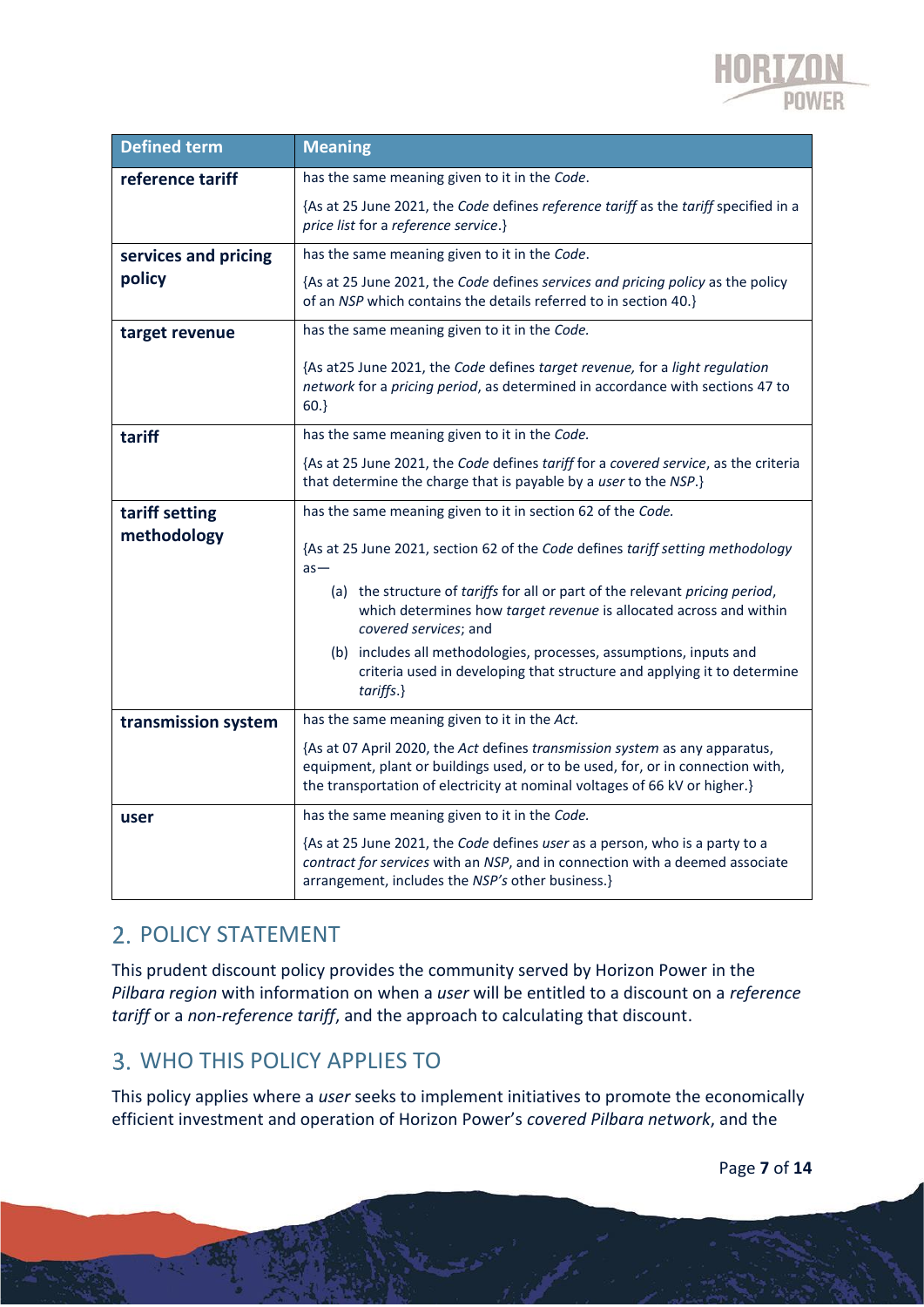

*user's tariff* is discounted to share with that *user* any reductions in Horizon Power's costs that arise from that initiative.

#### PURPOSE OF THE PRUDENT DISCOUNT POLICY

Section 36(1) of the *Pilbara Networks Access Code 2021* (the *Code*) requires Horizon Power to publish a *services and pricing policy* for each *pricing period*. Section 40(1) of the *Code* requires that the *services and pricing policy* set out a range of information including the:

- *tariff setting methodology*
- *price list*
- prudent discount policy as required by section 67(4)*.*

Section 67(4) of the *Code* requires the *tariff setting methodology* to include a prudent discount policy detailing how section 67(2) and 67(3) of the *Code* will be implemented.

Section 67(2) of the *Code* states that:

*If a user seeks to implement initiatives to promote the economically efficient investment in and operation of a light regulation network, the NSP must reflect in the user's tariff, by way of a discount, a share of any reductions in either or both of the NSP's capital-related costs or non-capital costs which arise in relation to the initiative*

If the *NSP* so chooses, the prudent discount policy must set out a detailed mechanism for determining when a *user* will be entitled to receive such a discount and for calculating the discount to which the *user* will be entitled.

This policy sets out that detailed mechanism in section 6.

Section 67(3) of the *Code* states that:

*If a user seeks to connect distributed generating works to a light regulation network, an NSP must reflect in the user's tariff, by way of a discount, a share of any reductions in either or both of the NSP's capital-related costs or non-capital costs which arise as result of the entry point or bidirectional point for the distributed generating works being located in a particular part of the light regulation network by:*

- *(a) entering into an agreement with a user to apply a discount to the equivalent tariff to be paid by the user for a covered service; and*
- *(b) then, recovering the amount of the discount from other users of covered services through reference tariffs.*

The prudent discount policy must set out a detailed mechanism for determining when a *user* will be entitled to receive such a discount and for calculating the discount to which the *user* will be entitled.

This policy sets out that detailed mechanism in section 7.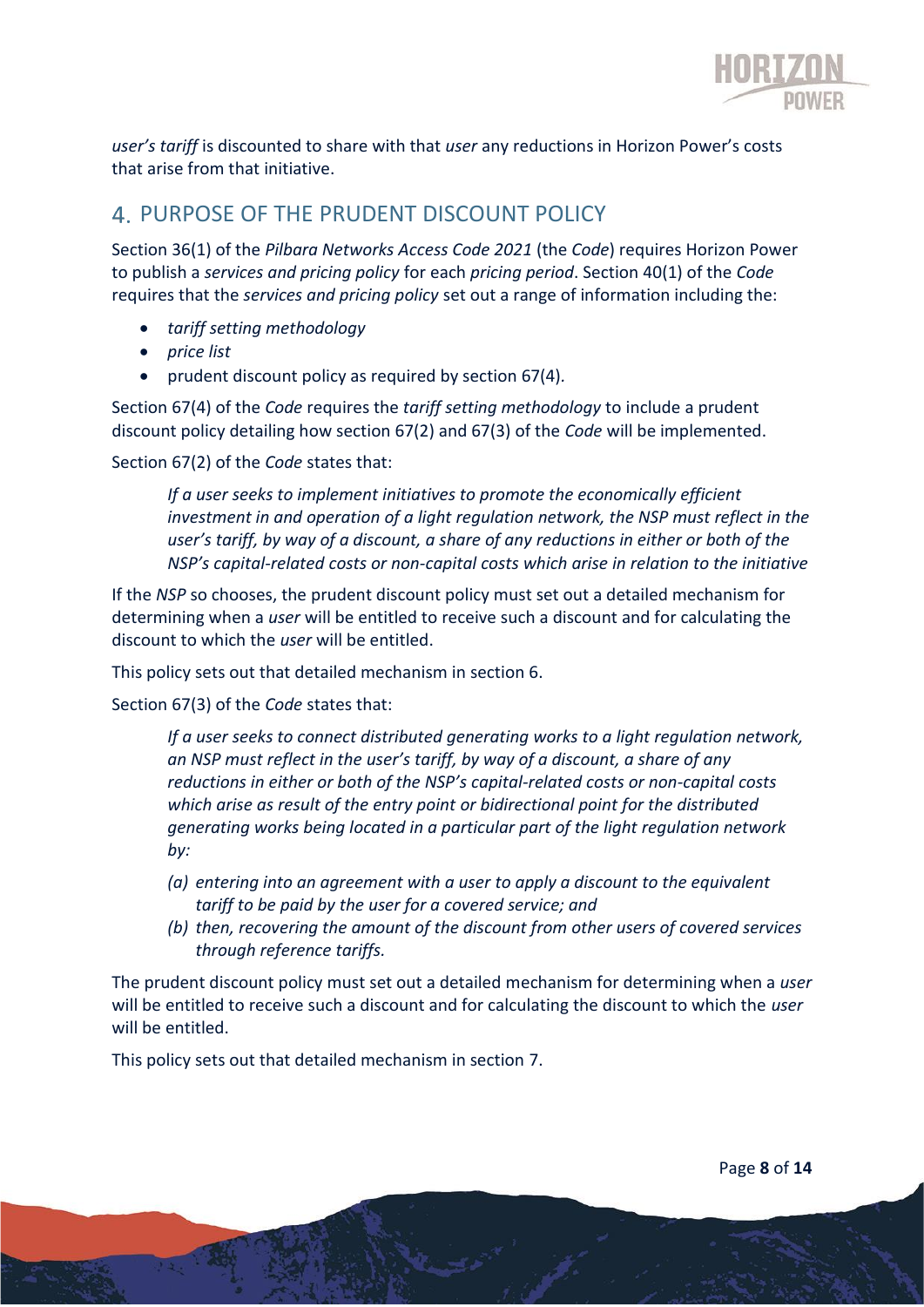

## 5. BACKGROUND

The costs associated with Horizon Power's *covered Pilbara network* are driven largely by the forecast peak demand on the *network*. For this reason, the costs are largely recovered from *users* based on their demand – either contract maximum demand, metered demand or estimated demand where the load is unmetered.

The only exception to this are the costs associated with metering – these are recovered through an annual fixed charge.

When there is adequate capacity in the *network* to meet *users'* demand (that is, the *network* is not constrained), no reductions in costs arise from a reduction in peak demand. However, when there is not adequate capacity in the *network* to meet *users'* demand (that is, the *network* is constrained), a reduction in demand that can be relied upon enables the deferral of any *new facilities investment* or *non-capital costs* that would otherwise be required to increase the capacity in the *network*. Where *new facilities investment* is proposed above a threshold, Horizon Power will seek offers from *users* to reduce demand to defer that proposed *new facilities investment* and discount their *tariffs* (refer section 6).

As indicated above, the costs associated with the *covered Pilbara network* are recovered from *users* based on their demand. When a *user* receiving an *exit service* or *bidirectional service* installs *distributed generating works*, which reduces their demand, their *network*  charges will decrease in line with that reduction in demand. The contract maximum demand for that *user* may need to be decreased to reflect the reduction in demand, and *users* receiving an *exit service* will need to be transferred to a *bidirectional service*.

The *reference tariff* for *users* receiving an *entry service* is currently nil. If a *user* receiving an *entry service* installs a *distributed generating works*, there will be no change in the *reference tariff* payable.

If the *user* connects a *distributed generating works* to a point in the *network* that is becoming constrained, a discount will be payable as set out in section 7.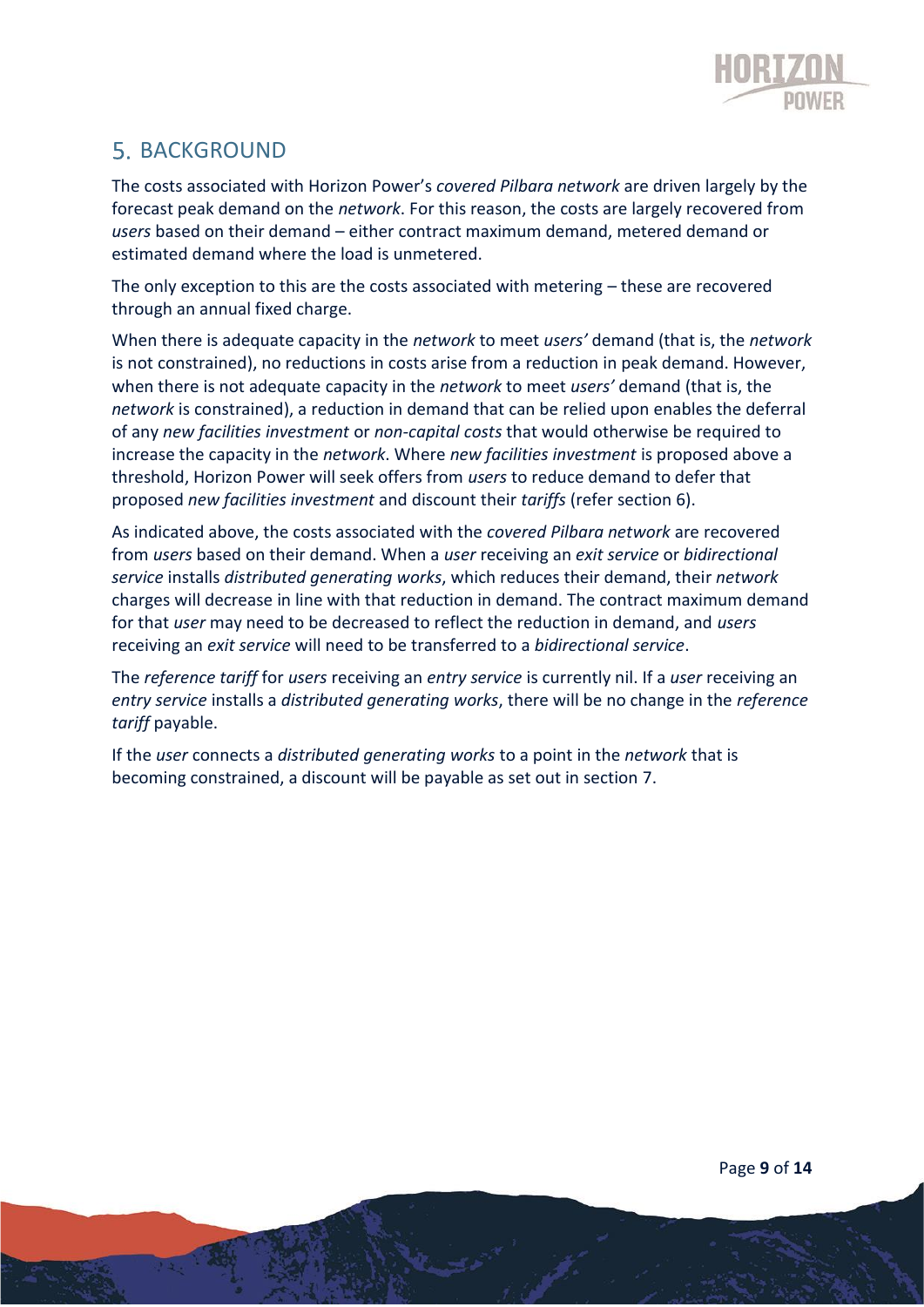

#### INITIATIVES TO DEFER PROPOSED NEW FACILITIES INVESTMENT

#### 6.1 Seeking submissions for initiatives to defer proposed new facilities investment

When a potential *new facilities investment* is identified that exceeds a particular threshold, Horizon Power will issue a Non-Networks Options Report inviting submissions from *users* for initiatives that will enable the potential *new facilities investment* to be deferred.

The threshold above which a Non-Networks Options Report will be issued is:

- \$5 million for investments in the *distribution system*
- \$10 million for investments in the *transmission system*.

The Non-Networks Options Report will include:

- a description of the identified need
- the assumptions used in identifying the identified need
- the technical characteristics of the identified need that the initiative would be required to deliver, such as:
	- o the size of load reduction or additional supply
	- o location
	- o contribution to power system security or reliability
	- o contribution to fault levels
	- o operating profile.

Submissions will be invited within three months from the date of release of the Non-Networks Options Report. Submissions will be required to include, as a minimum:

- a technical description, including:
	- o the size of load reduction or additional supply
	- o location
	- o electrical layout schematics (if applicable)
	- o *network* connection requirements (if applicable)
	- o contribution to power system security or reliability
	- o contribution to fault levels (if applicable)
	- o operating profile
	- o how each of these matters is consistent with Horizon Power's technical standards and statutory requirements
- a commercial description:
	- o the *tariff* discount that is being sought to deliver the proposed initiative
	- o implementation timeframe and key milestones
	- $\circ$  how the initiative addresses the risk that the demand reduction is not met as and when required.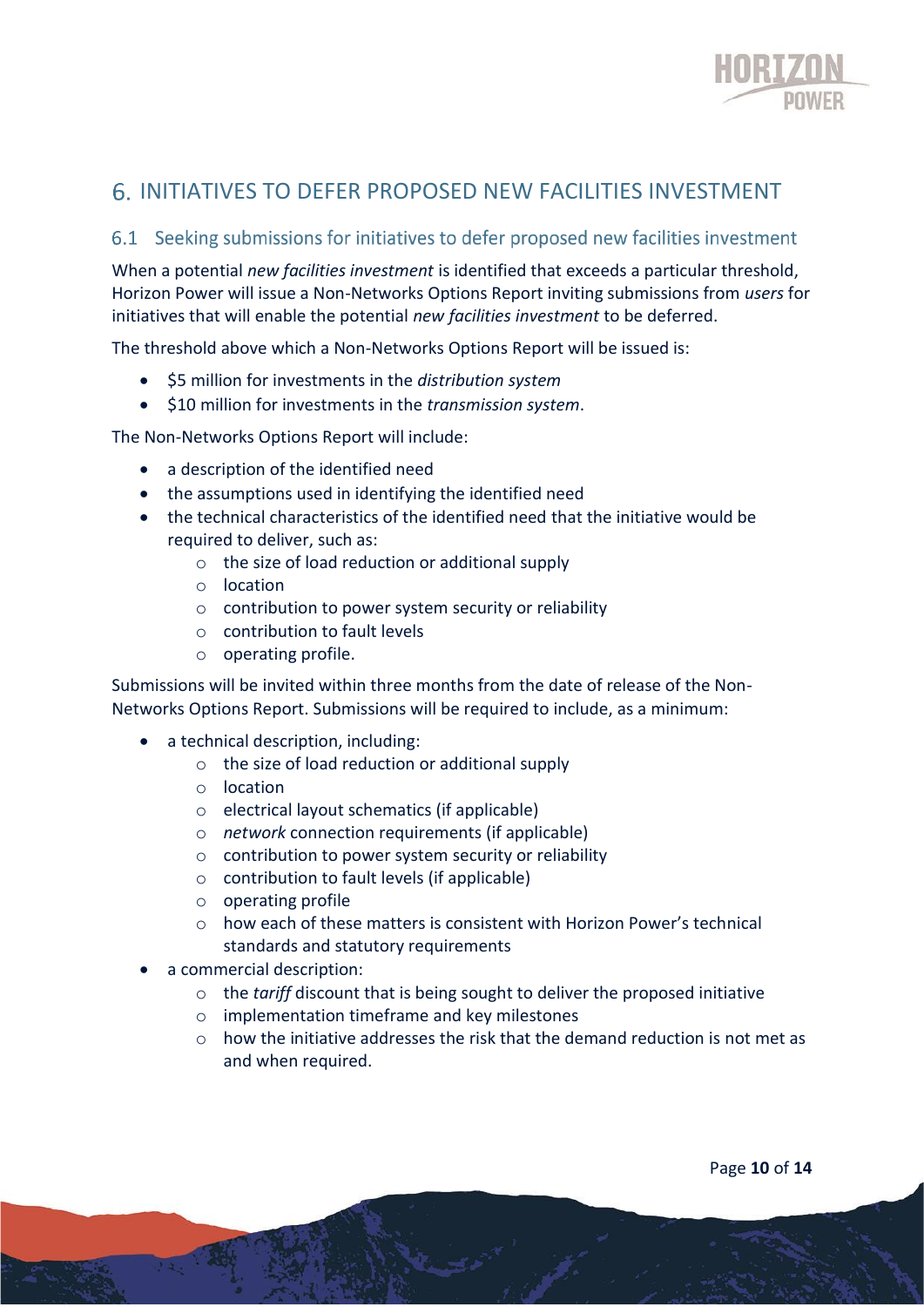

#### 6.2 Assessing submissions for initiatives to defer proposed new facilities investment

Horizon Power will review the submissions for initiatives to assess:

- The technical offer whether the initiative provides the required load reduction (either individually or in combination with other initiatives) at the required location, and is consistent with Horizon Power's technical standards and statutory requirements.
- The commercial offer whether the net benefit of the proposed *new facilities investment* with the initiative (either individually or in combination with other initiatives) is greater than the net benefit of the proposed *new facilities investment* without the initiative. When making this assessment, Horizon Power will take into consideration the implementation timeframe and the residual risk that the demand reduction is not met as and when required.

Horizon Power may seek further information from the proponent to better understand the technical and / or commercial aspects of the submission.

6.3 Discounting the user's reference tariff for initiatives to defer proposed new facilities investment

If the *user*'s submission satisfies Horizon Power's technical and commercial assessment, Horizon Power will enter into an agreement with the *user* to:

- provide the initiative to reduce demand within an agreed timeframe, with the appropriate risk management strategies in place to ensure that the demand reduction is met as and when required
- discount the *user*'s *tariff* for an agreed period of time, subject to the proposed demand reduction being realised.

#### DISCOUNTING REFERENCE TARIFFS FOR DISTRIBUTED GENERATING WORKS

When a *user* installs *distributed generating works*, the actions to be taken will depend on the *user*'s current *reference service*. The actions to be taken are summarised in Table 3.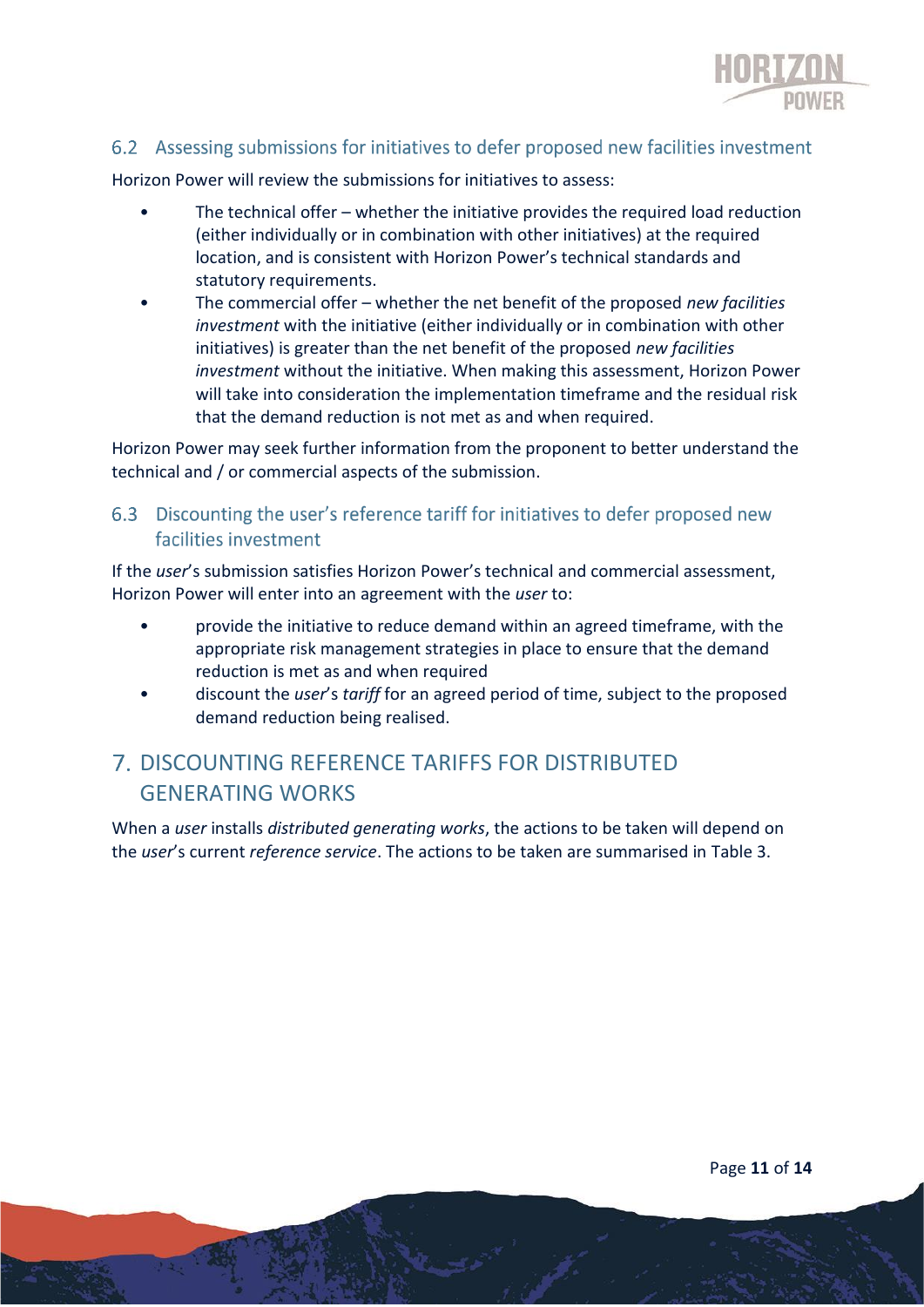

#### *Table 3: Actions to be taken when distributed generating works are installed*

| <b>Existing reference service</b>                                              | <b>Actions to be taken</b>                                                                          |  |
|--------------------------------------------------------------------------------|-----------------------------------------------------------------------------------------------------|--|
| <b>Exit services</b>                                                           |                                                                                                     |  |
| A1 - Metered demand (low<br>voltage)                                           | Transfer to a bidirectional service                                                                 |  |
| A2 - Contract Maximum Demand<br>(low voltage)                                  | Transfer to a bidirectional service and assess whether Contract<br>Maximum Demand should be reduced |  |
| A3 - Metered demand (high<br>voltage)                                          | Transfer to a bidirectional service                                                                 |  |
| A4 - Contract Maximum Demand<br>(high voltage)                                 | Transfer to a bidirectional service and assess whether Contract<br>Maximum Demand should be reduced |  |
| A5 - Sub-transmission                                                          | Not applicable                                                                                      |  |
| A6 - Transmission                                                              | Not applicable                                                                                      |  |
| A7 - Streetlighting                                                            | Not applicable                                                                                      |  |
| <b>Entry services</b>                                                          |                                                                                                     |  |
| B1 - Distribution (high voltage)                                               | No actions required                                                                                 |  |
| B2 - Facilitates a distributed<br>generation or other non-network<br>solutions | No actions required                                                                                 |  |
| <b>Bidirectional services</b>                                                  |                                                                                                     |  |
| C1 - Metered demand (low<br>voltage)                                           | No actions required                                                                                 |  |
| C2 - Contract Maximum Demand<br>(low voltage)                                  | Assess whether Contract Maximum Demand should be<br>reduced                                         |  |
| C3 - Metered demand (high<br>voltage)                                          | No actions required                                                                                 |  |
| C4 - Contract Maximum Demand<br>(high voltage)                                 | Assess whether Contract Maximum Demand should be<br>reduced                                         |  |
| C5 - Facilitates a distributed<br>generation or other non-network<br>solutions | No actions required                                                                                 |  |
| <b>Interconnection service</b>                                                 |                                                                                                     |  |
| D1-Third party transmission<br>network                                         | Not applicable                                                                                      |  |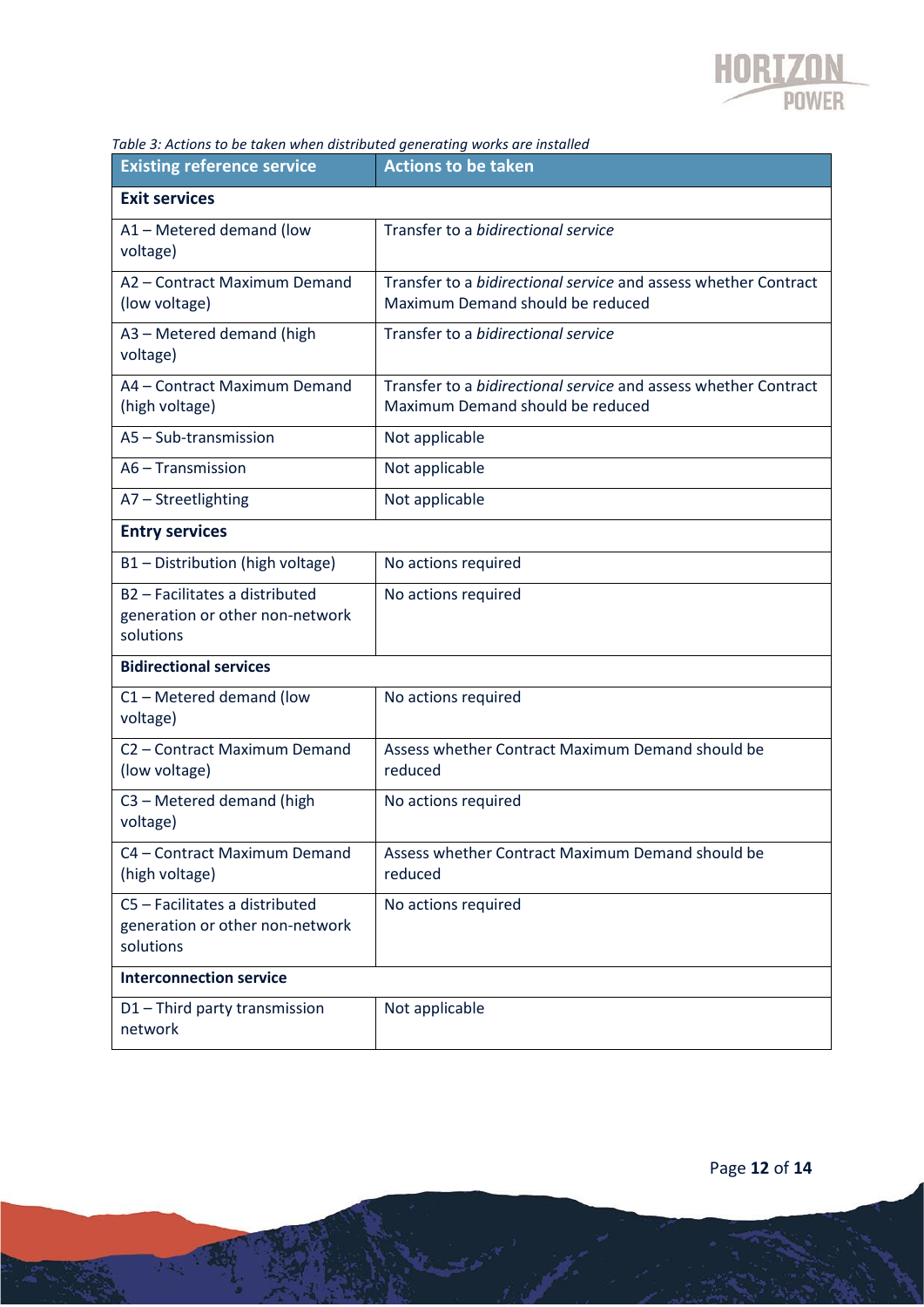

As required, Horizon Power will amend the *user*'s *contract for services* to reflect the installation of the *distributed generating works*.

Horizon Power will maintain a register on its website of the locations in the *covered Pilbara network* where the installation of *distributed generating works* will enable *new facilities investment* to be deferred. The register will also include:

- the discount on the *reference tariff* that will be payable with respect to *distributed generating works* that is installed at each location – the discount will be based on the *capital-related costs* associated with the *new facilities investment* that is deferred, the period for which that *new facilities investment* is deferred, and a discount rate that is the same as Horizon Power's rate of return
- the period over which that discount will be paid the period will commence when the *distributed generating works* are installed and conclude when the *network* constraint is alleviated
- the minimum size of *distributed generating works* that will be entitled to the discount – to ensure that the benefits associated with providing a discount exceed the costs associated with providing that discount, the minimum size of *distributed generating works* that will be entitled to a discount will generally be in the order of 30 kW, but will be assessed on a case by case basis.

As required, Horizon Power will amend the *user*'s *contract for services* to include the discount on the *tariff* for a period of time.

#### 8. ACCOUNTING FOR PRUDENT DISCOUNTS WHEN CALCULATING REFERENCE TARIFFS

The prudent *tariff* discounts will be treated as a non-capital cost to enable Horizon Power to recover that discount from other *user*s.

If the prudent discount is payable in a *pricing period* prior to the *pricing period* in which the *new facilities investment* would have been incurred, the *target revenue* is increased in the years of that *pricing period* in which the prudent discounts are paid. In subsequent years, the prudent discount is taken into consideration when forecasting the *target revenue*.

If the prudent discount is payable in the same *pricing period* in which the *new facilities investment* had been forecast to be incurred, the *target revenue* is increased if the prudent discount is greater than the *capital-related costs* that would have been incurred in that *pricing period*, adjusted for the time value of money.